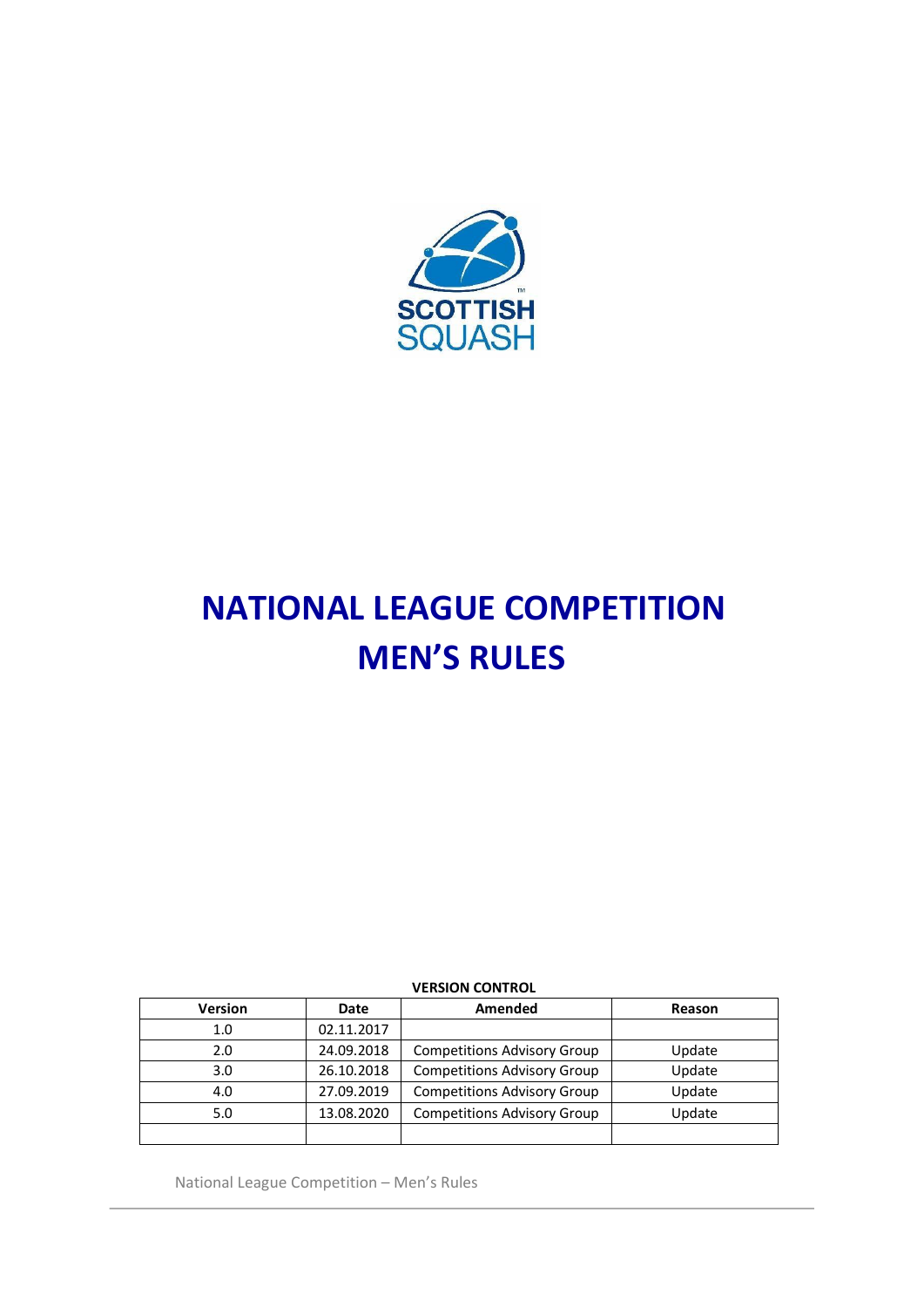# **Definitions**

#### **CLUBS**

Are those clubs in membership of Scottish Squash Limited who also participate in Regional Leagues.

# **SQUADS**

Are Teams plus reserves nominated for the National League Competition at the start of the competition.

## **TEAMS**

Are players nominated to play in a specific Tie.

#### **TIES**

Are between opposing teams.

## **MATCHES**

Are between individual players.

# **Scottish Squash ASSOCIATE MEMBERS**

These players must be competitive members of Scottish Squash member clubs.

## **REGIONS**

Are defined as West, Central, East, Tayside & Fife, Grampian, and Highlands & Islands.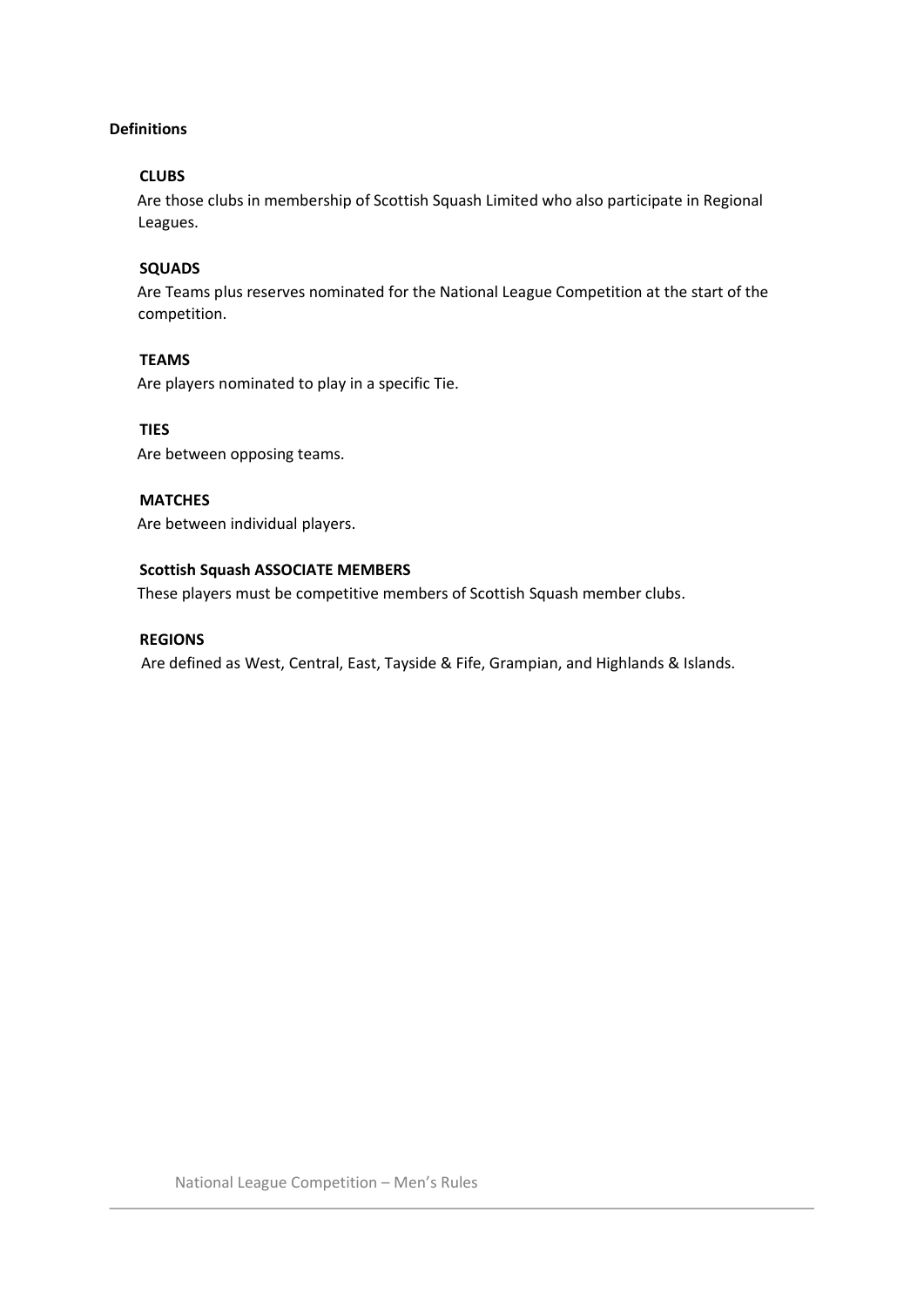## **1 National League - Men**

## **1.1 Purpose of National League**

The Scottish National League should be competitive; should be a competition in which elite teams aspire to participate; should strive for a higher standard of competition than Regional Leagues.

## **1.2 Eligibility to Participate in the National League**

## **1.2.1 Team Eligibility**

Only teams that are representatives of clubs in membership of Scottish Squash Limited will be invited to participate in the National League.

## **1.2.2 Player Eligibility**

## a) **Competition**

The competition is open to all men and boys who are in membership of Scottish Squash Limited.

#### b) **Registration**

All Scottish based players must hold current registration as a Competitive Membership of Scottish Squash.

All non Scottish based players must hold current registration as an Associate Member of Scottish Squash.

All squad players must be listed at the start of the season on the National League entry form.

# c) **Cup tying of players**

No player, having represented one team, will be eligible to play for another team in the National League in the same season.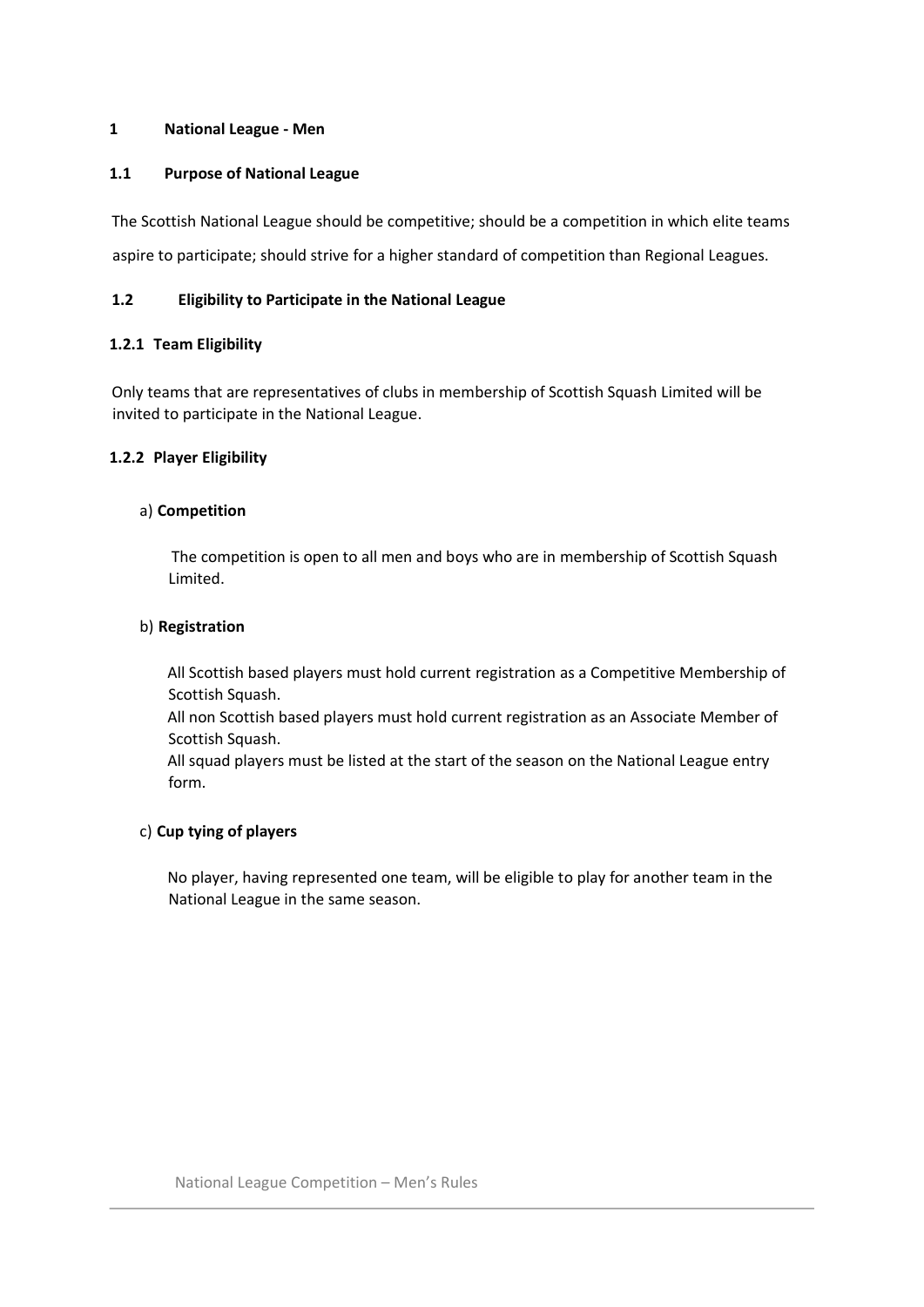## **1.3 Event Format**

- a) The format of the National League will be dependent on the number of entries. Scottish Squash will release the format following the closing date.
- b) Placing in each Group will be based on team seeding. All seeding will be completed by Scottish Squash Limited.
- c) Scheduling will be completed by Scottish Squash Limited.
- d) A player named by a Club receiving a walkover will be deemed to have played in the fixture

## **1.3.1 Fixtures**

- a) Ties will be played within the time frames set out in the fixture list.
- b) All clubs participating in the National League may be required to provide a venue for National League fixtures and provide their facilities free of charge.
- c) For midweek evening fixtures all Ties will commence at 7pm.
- d) Any fixtures may be rescheduled if both captains agree. A new fixture date must be notified to the Head of Coaching & Competitions immediately upon rescheduling.

#### **1.4 Squads and Teams**

#### **1.4.1 Squad**

- a) Squad lists, up to a maximum of 10 players, must be submitted to Scottish Squash for approval by the specified date prior to fixtures commencing.
- b) Squad orders must be submitted to Scottish Squash prior to play commencing on any given fixture.
- c) A window during the Christmas break will be available for any clubs to request to add to registered squads for remaining places which have not been filled in the team. No amendments to squad lists will be allowed after this date. This date will be communicated to all Team Captains at the start of the season.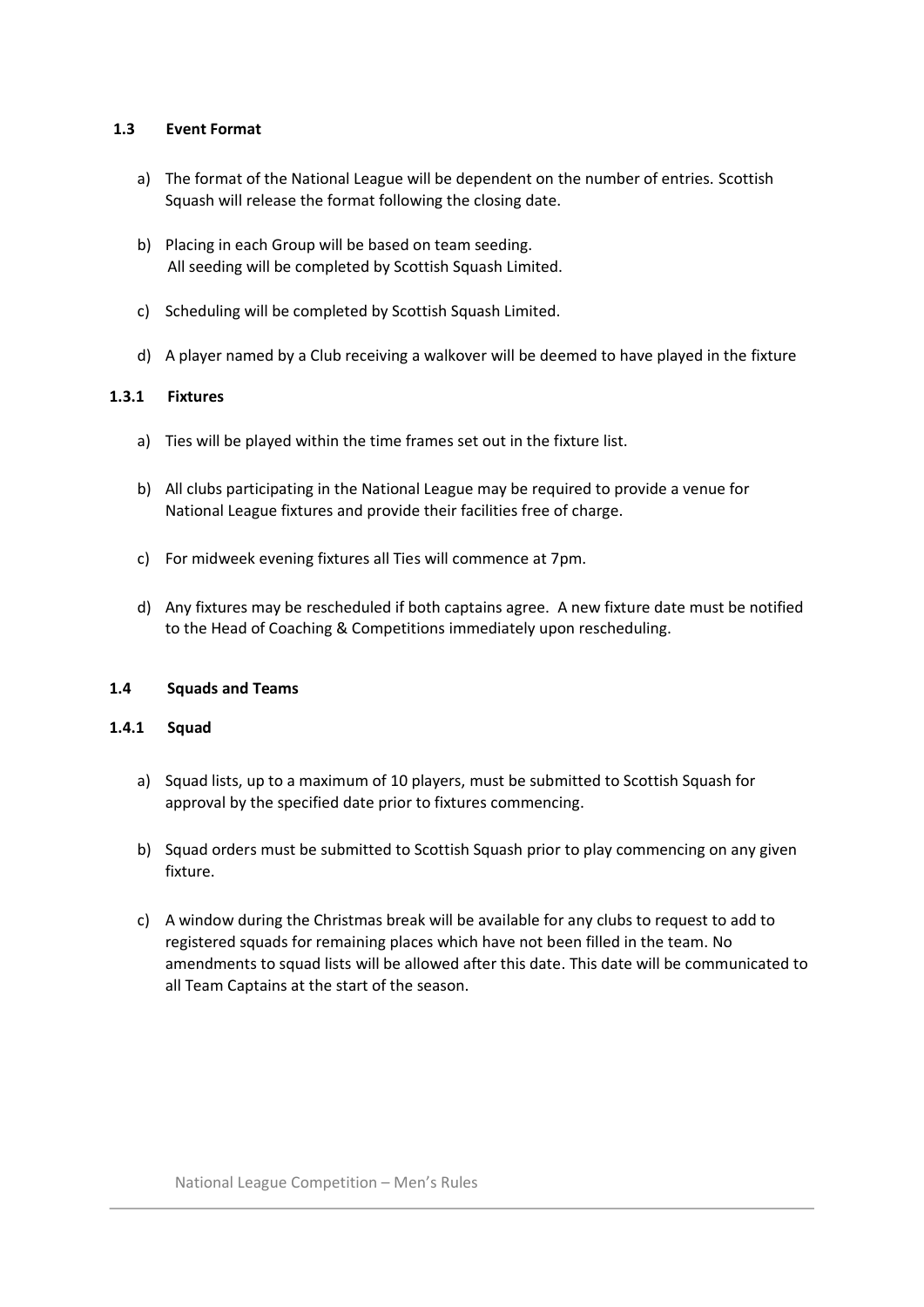#### **1.4.2 Team**

- a) Teams consist of 4 male players.
- b) Teams must play in order of ability (strings 1-4).
- c) Teams must play in order of ability (strings 1-4) as defined by their Team's Squad order.

## **1.3 Match Rules**

## **1.3.1 General**

- a) The WSF Dunlop Revelation Pro XX Championship ball will be used during all matches.
- b) All players under 19 are required to wear approved eye protection as set out in Scottish Squash Limited's Eye Protection Policy.
- c) Ties will be played according to "The Rules of the Singles Game of Squash", please refer to the Scottish Squash website at [www.scottishsquash.org/index.php/get-involved/rules-of](http://www.scottishsquash.org/index.php/get-involved/rules-of-the-game)[thegame](http://www.scottishsquash.org/index.php/get-involved/rules-of-the-game)[.](http://www.scottishsquash.org/index.php/get-involved/rules-of-the-game)

## **1.3.2 Team Administration**

- a) The order of play must be 4,1,3,2 unless agreed otherwise by the Tournament Director.
- b) If a player fails to appear within 15 minutes of the scheduled start time of the match he will be deemed to have played at number 4 and lost. Players playing below the absent string, who have already started their ties and are therefore unable to move up the order, will forfeit any points gained and full points from these ties will be awarded to the opposition.

#### **1.3.3 Refereeing**

- a) Scottish Squash will invite qualified Referees to each match fixture to officiate matches.
- b) Every tie in the National League MUST be marked.
- c) Players may be required to Referee matches.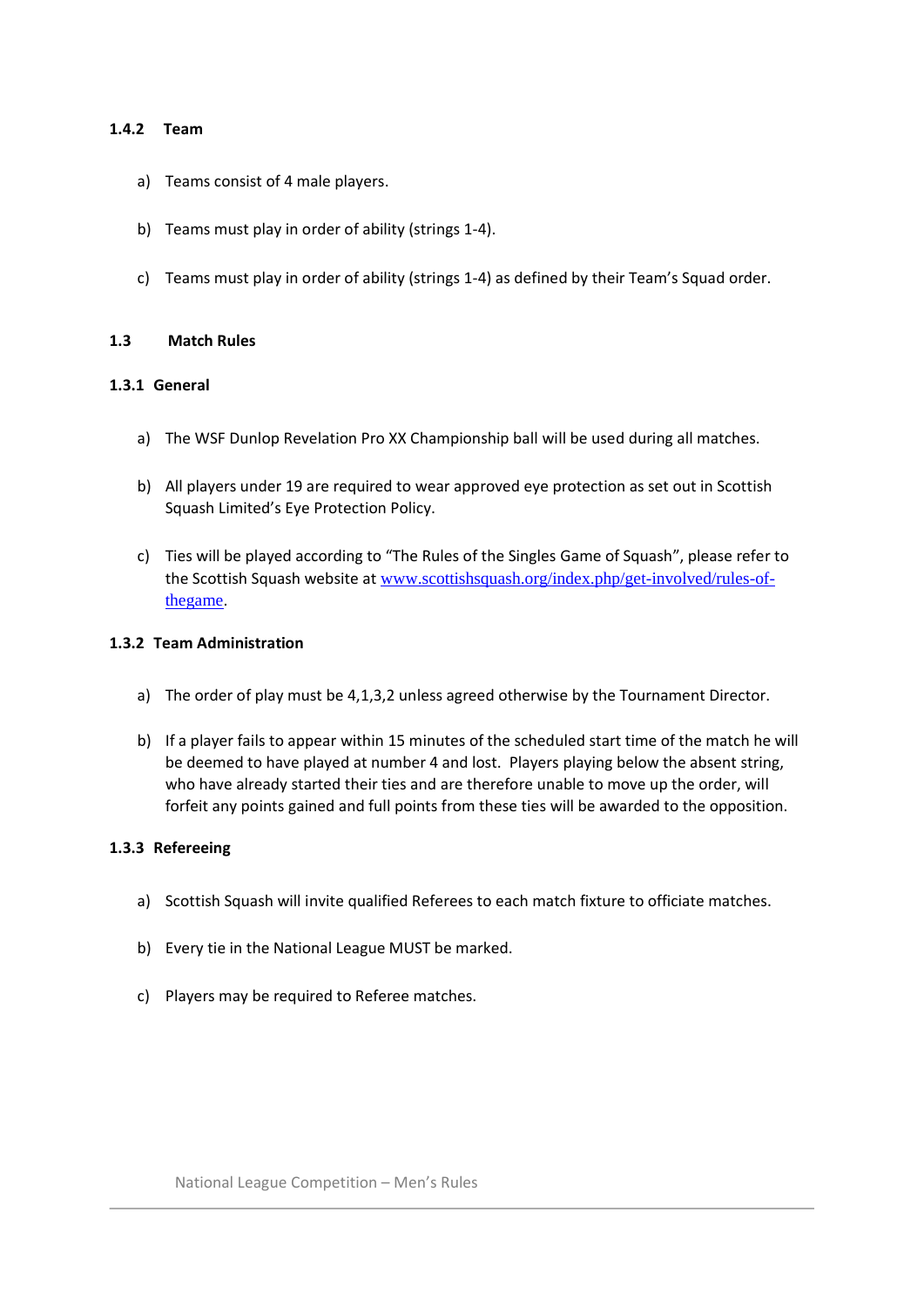#### **1.3.4 Scoring**

- a) The PAR 11 scoring system will be used with all games being played to 11 points with 2 points clear at 10 all, best of 5 games.
- b) The result of a TIE between two teams shall be decided:
	- a. by the greatest number of MATCHES won;
	- b. if equal, by the greatest positive difference of GAMES won and lost;
	- c. if still equal, by the positive difference of POINTS won and lost;
	- d. if still equal, by the result of the Match between the #1 players of the Tie.
- c) A point is awarded for each game won, with 5 bonus points being awarded to the winning team in each Tie.
- d) Any team who does not field a full team for a fixture will be deducted a 2-point penalty.

#### **1.3.5 Results**

a) Results should be processed on SportyHQ 24 hours after completion of the Tie by the wining team captain.

#### **1.6 League Format**

- a) The general format of the National League will be a Round Robin. The wining team at the end of the National Leagues season will be declared National League Champions.
- b) The national league title is decided as follows:

i. The team with the highest number of points in the league table will be placed first and the other teams will be placed in descending order according to the number of points.

ii. If a team has defeated all other teams in the league, that team will be awarded the national league title based on them becoming the 'Grand Slam Winner'

- c) Where the National League has multiple Round Robin Groups; seeding will be used to determine group position:
	- a. 2 Groups
		- i. Pool A: Seeds 1, 4, 5, 8, 9, 12
		- ii. Pool B: Seeds 2, 3, 6, 7, 10, 11
	- b. 3 Groups
		- i. Pool A: Seeds 1, 6, 7, 12, 13, 18
		- ii. Pool B: Seeds 2, 5, 8, 11, 14, 17 iii. Pool C: Seeds 3, 4, 9, 10, 15, 16

National League Competition – Men's Rules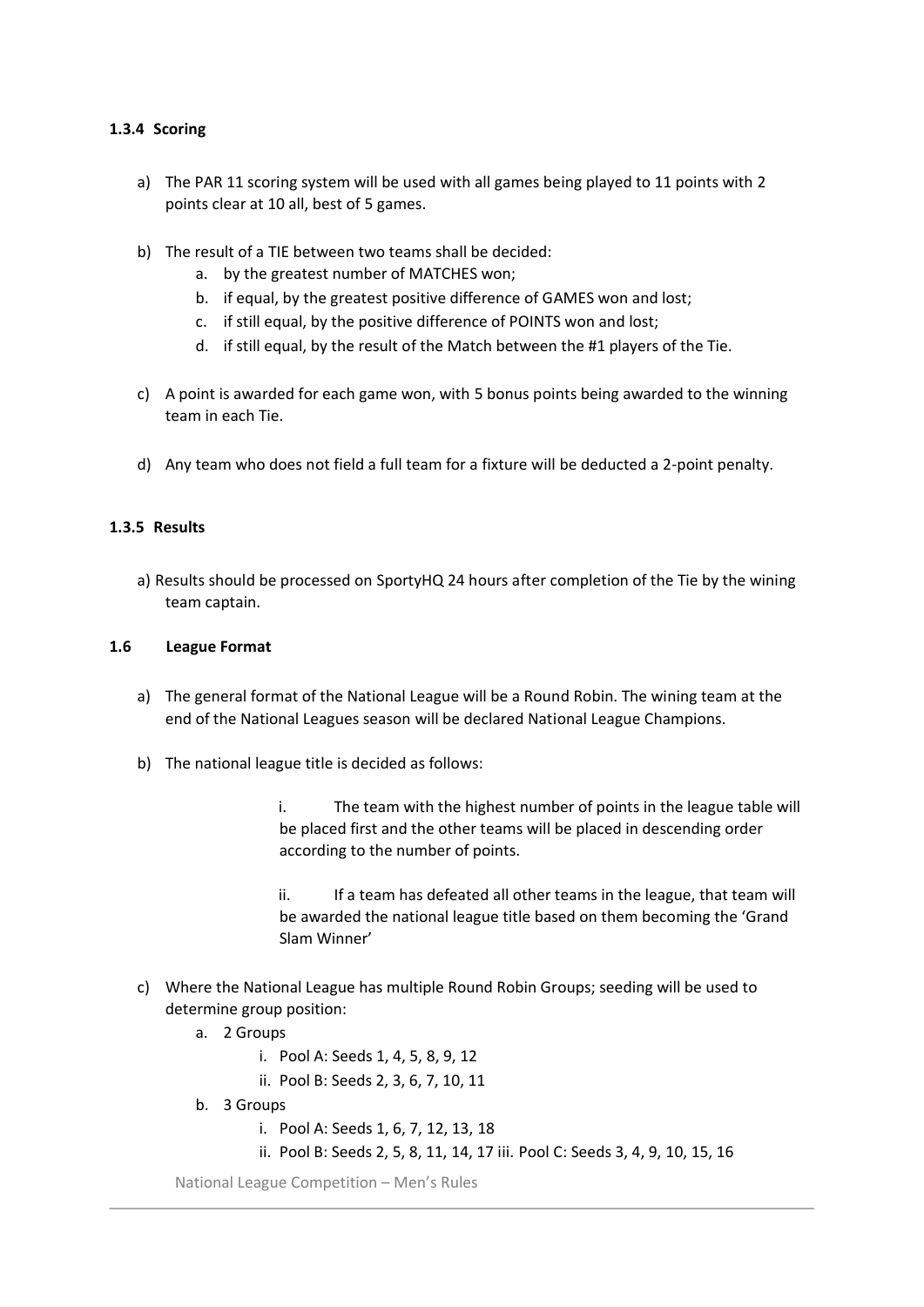- d) All Seeding will be completed by Scottish Squash.
- e) Pool matches will take place over a number of scheduled week evenings and weekends\*\* between September and April (\*\*dependent on number of teams).
- f) Round Robin scheduling will be completed by Scottish Squash.

# **1.7 Incomplete Fixtures**

- a) All fixtures must be completed on the scheduled date and time.
- b) In exceptional circumstances Scottish Squash may postpone a fixture(s). Considerations will be given to weather warnings and dangerous driving conditions, in which case Scottish Squash will intervene and postpone any scheduled fixtures.
- c) As in rule 1.3 (g), any fixtures may be rescheduled if both captain's agree. A new fixture date must be notified to the Head of Coaching & Competitions immediately upon rescheduling.
- d) Any team failing to fulfil a scheduled tie will, in the absence of exceptional circumstances:
	- a. Have 8 points deducted from its total at the end of the season and the team gaining from the walkover will be awarded 17 points;
	- b. Any team failing to fulfil 75% of the scheduled ties will automatically be eliminated from the National League or be eligible to enter the following season. Consideration for re-entry will only be accepted two years on.
- e) Scottish Squash Limited will decide on what constitutes "exceptional circumstances".

# **1.8 European Club Championships**

- a) The National League is the sole qualifying competition in Scotland for Men's European Club Championships (ECC).
- b) The winner of the National League will be eligible to enter a Men's team in the ECC.
- c) If the winner is unable or does not wish to participate in the Men's ECC then the National League runner up will be eligible to enter a Men's team in the ECC.
- d) Applications to the ECC may only be made through Scottish Squash Limited.
- e) All players entered in the ECC must meet the National League Eligibility Rules.
- f) Players must compete for a National League team in a minimum of two (2) Ties to be eligible for the European Club Championships [this is consistent with ECC regulations].

National League Competition – Men's Rules